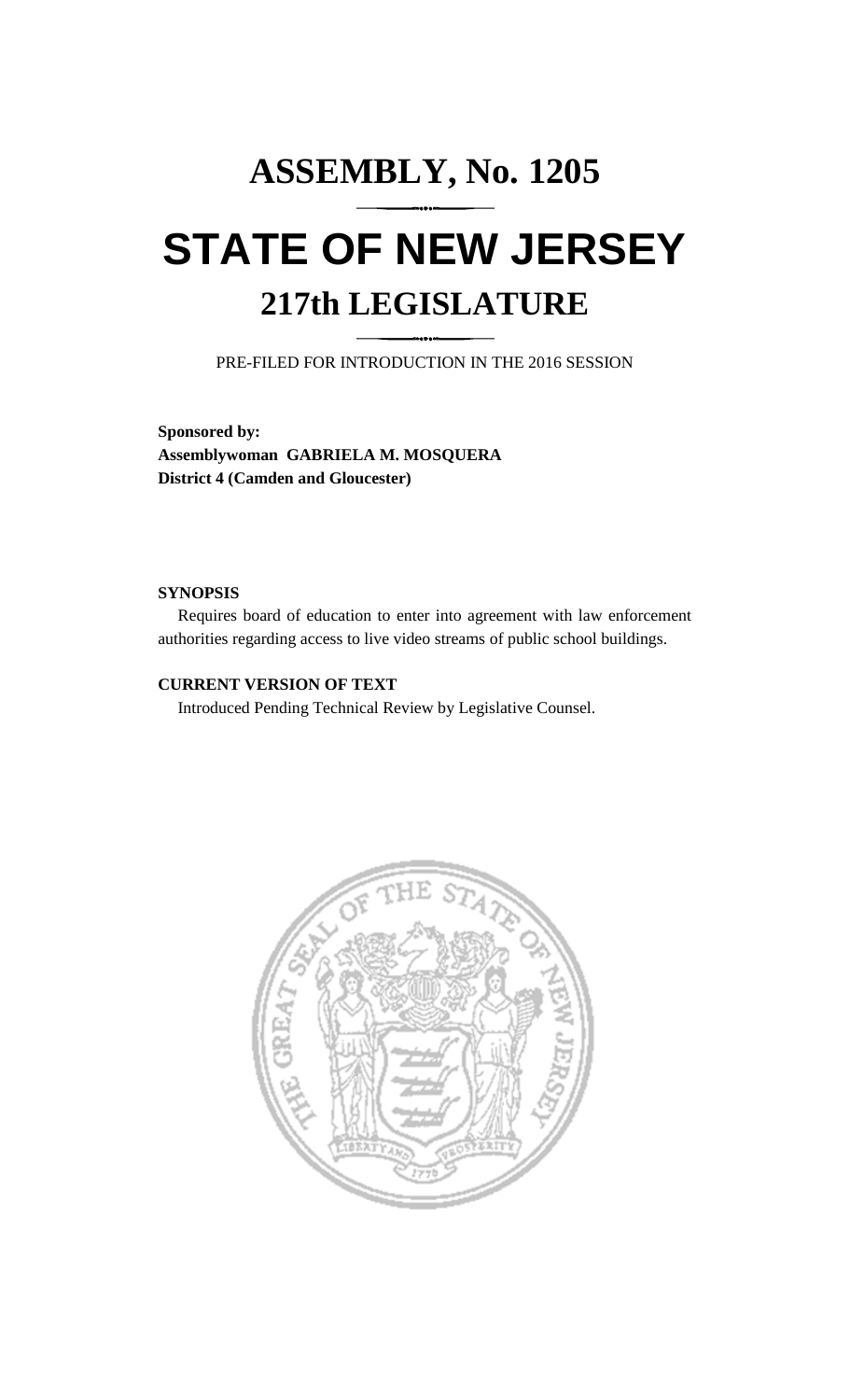#### **A1205** MOSQUERA

 $\mathcal{L}$ 

 **AN ACT** concerning access to school surveillance equipment by law enforcement authorities and supplementing chapter 41 of Title 18A of the New Jersey Statutes. **BE IT ENACTED** *by the Senate and General Assembly of the State of New Jersey:* 1. a. If at least one school building of a school district is equipped with video surveillance equipment that is capable of streaming live video wirelessly to a remote location, the board of education shall enter into a memorandum of understanding with local law enforcement authorities providing the authorities with the capacity to activate the equipment and view live streaming video. The memorandum of understanding shall include, but need not be limited to, the following: (1) the designation of individuals who shall be authorized to view live streaming video; (2) the circumstances under which the designated individuals would view live streaming video; and (3) a detailed plan for preventing and detecting unauthorized access to live streaming video. b. In the case of a school building that is located in a municipality in which there is no municipal police department, the board shall enter into a memorandum of understanding with an entity designated by the Superintendent of the State Police. c. A board shall enter into the memorandum of understanding no later than 180 days following the effective date of this act. d. Nothing in this section shall be construed as to require the installation of video surveillance equipment capable of streaming live video wirelessly to a remote site. 2. This act shall take effect immediately. STATEMENT This bill requires that if a school building of a school district is equipped with video surveillance equipment that is capable of wirelessly streaming live video to a remote location, the board of education must enter into a memorandum of understanding (MOU) with local law enforcement authorities giving the authorities the ability to activate the equipment and view live streaming videos. In the case of a school building located in a municipality that does not have a municipal police department, then the board would enter into the MOU with an entity designated by the Superintendent of the State Police. The MOU would designate the individuals who would have access to the live streaming video, the circumstances under which the individuals would be authorized to access the video, and